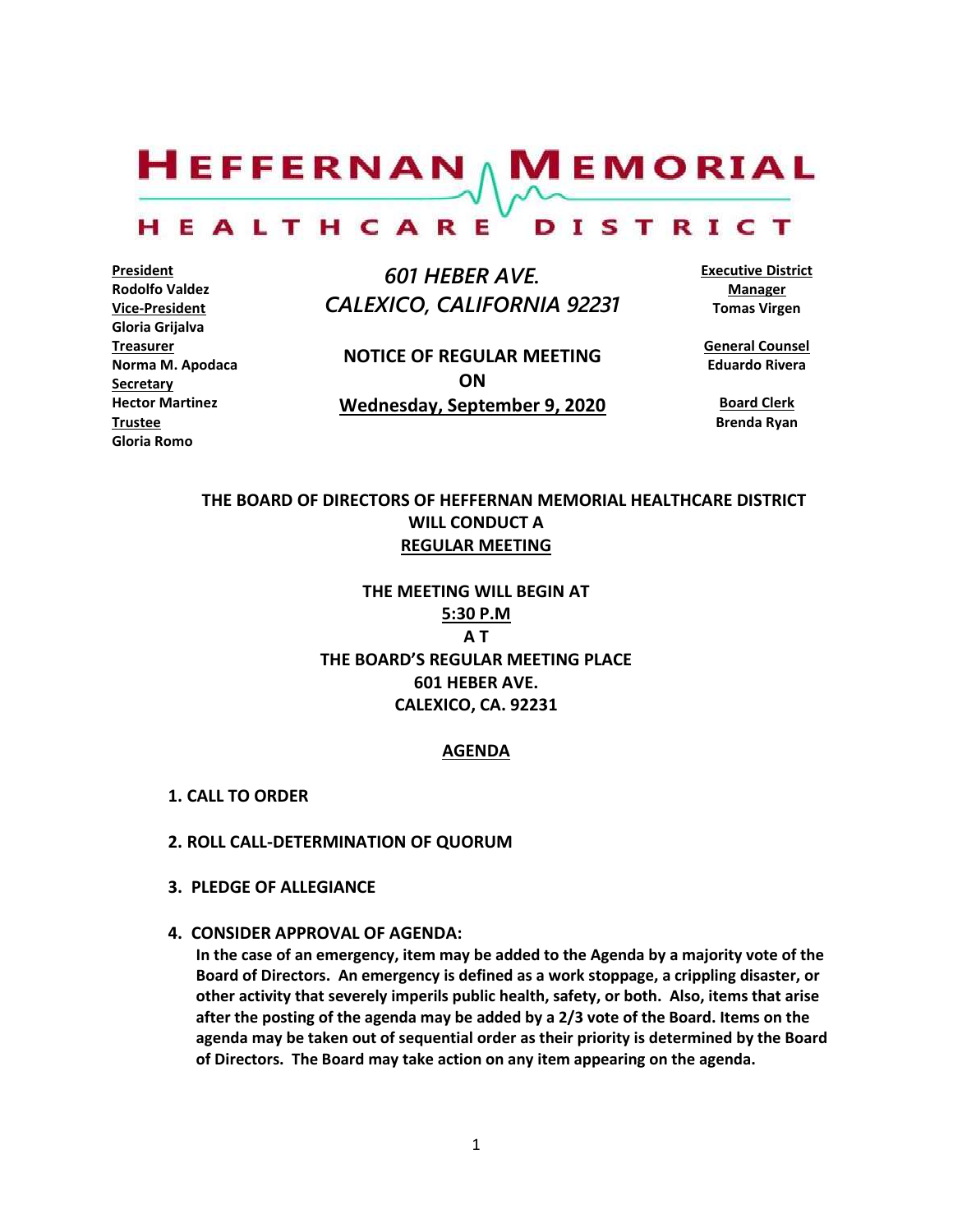# **5. PUBLIC COMMENT TIME:**

**Public comment time on items not appearing on the agenda will be limited to 5 minutes per person and 15 minutes per subject. The Board may find it necessary to limit total time allowable for all public comment on items not appearing on the agenda at anyone meeting to one hour. Persons desiring longer public comment time and/or action on specific items shall contact the Secretary and request that the item be placed on the agenda for the next regular meeting.**

# **6. REPORTS ON MEETING AND EVENTS ATTENDED BY DIRECTORS, AND AUTHORIZATION FOR DIRECTOR ATTENDANCE AT UPCOMING MEETINGS AND EVENTS/DIRECTORS COMMENTS:**

- **a. Brief reports by Directors on meetings and event attended. Schedule of upcoming Board meetings and events.**
- **7. REPORTS BY ALL HMHD COMMITTEES**
- **8. COMMENTS BY PROMOTION AND PUBLIC RELATIONS TONY PIMENTEL**
- **9. COMMENTS BY EXECUTIVE DISTRICT MANAGER TOMAS VIRGEN**
- **10. COMMENTS BY GENERAL COUNSEL EDUARDO RIVERA**

# **11. DISCUSSION AND/OR ACTION ITEMS:**

- **a. Discussion and/or Action on the County of Imperial's AAA "meals on wheels" program.**
- **b. Discussion and/or Action on the District's RFP program and designation of areas of program interest.**
	- **1. Request for a study/action session of the Board of Directors for the designation and approval of the areas for consideration of the District's RFP program.**
- **c. Discussion and/or action on a one year extension of the District's contract with Mexus Healthcare Solutions dated July 1, 2019 pursuant to Paragraph 4 of the contract.**
- **d. LAFCO update: Discussion and/or action on the District and LAFCO's status update.**
- **e. Adoption/Discussion on the District's new email address.**
- **f. Discussion and/or action on update on 400 Mary.**
- **g. Discussion and/or action on the District's purchase of PPE/supplies for Winter 2020-2021 for Covid-19 and influenza season.**
- **h. Discussion and/or action on establishing Board policy for the review, selection and award of District health care educational scholarships.**

# **12. ITEMS FOR FUTURE AGENDAS:**

**This item is placed on the agenda to enable the Board to identify and schedule future items for discussion at upcoming Board meetings and/or identify press release opportunities.**